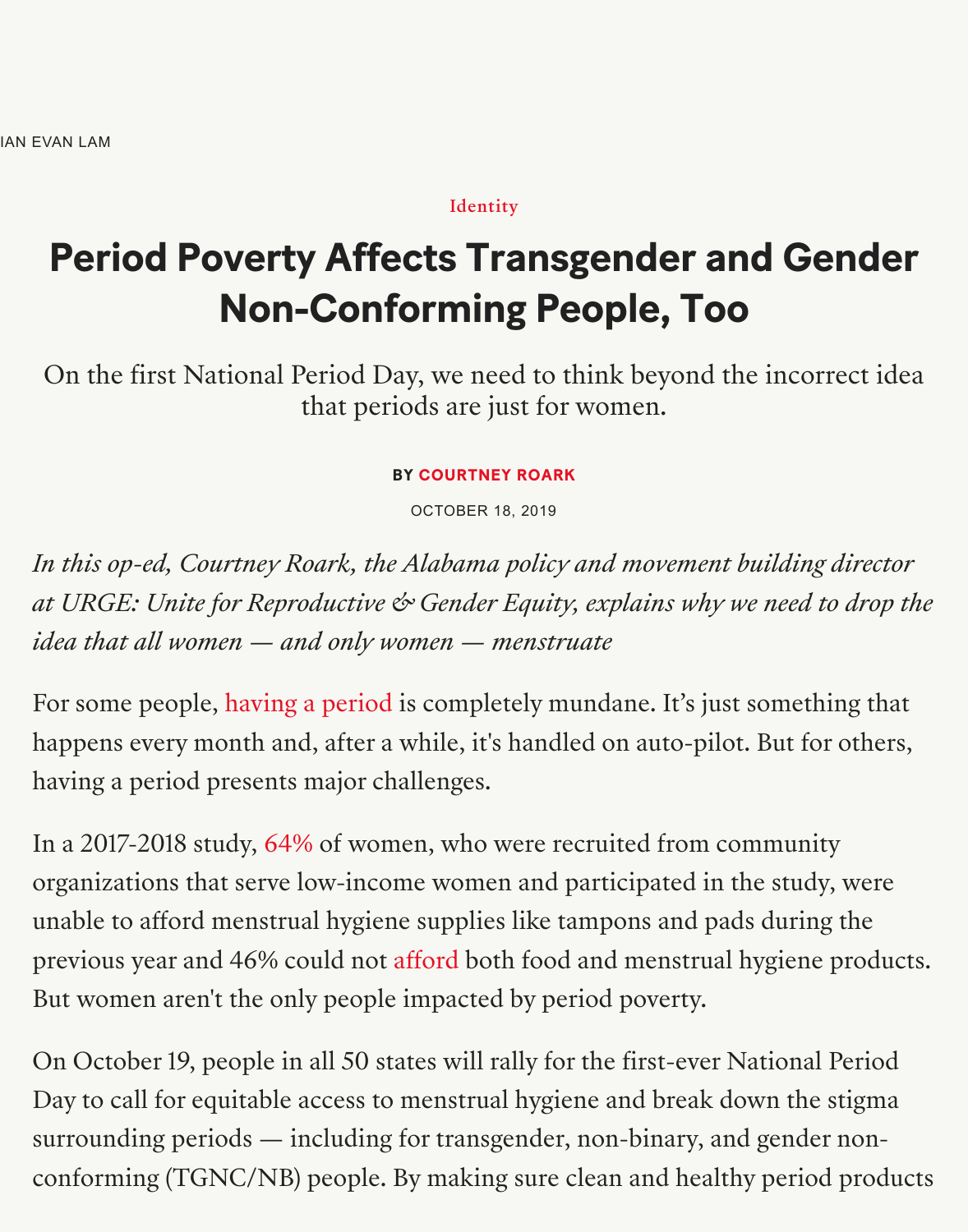The way we've been socialized to understand reproductive health, including periods, assumes a person's gender indicates their reproductive organs not the case. The truth is, not all women menstruate and not all people who menstruate are women. We know that the cost of period products can be prohibitive for many, and that having a period can impede a person's abil to school, attend a job inter[view, or](https://www.teenvogue.com/gallery/toni-the-tampon-coloring-book-changes-talk-about-period) take advantage of another opportunit could lead to economic advancement. So when we consider that trans fol [more likely to live in po](https://www.teenvogue.com/story/period-underwear-transgender-men)vert[y than](https://www.teenvogue.com/story/homelessness-and-periods) cisgender people, it's easy to see how la access to period products falls especially hard on trans, non-binary, and g non-conforming people.

But it's not just economic barriers that TGNC/NB people can face during [Some peopl](https://www.thetaskforce.org/povertyreport/)e also might experience gender dysphoria when navigating menstruation because of the way that periods have been gendered as a women's issue, or because menstruating is incongruent with how they wish their bo functioned. Some TGNC/NB people utilize hormone replacement therap and might bleed intermi[ttently if the](https://www.self.com/story/male-period-trans-model-kenny-jones)ir access to HRT is irregular due to c poverty, health insurance, or other reasons, which can also contribute to g dysphoria.

TGNC/NB people also face safety concerns when they menstruate in gene bathrooms. There are often no trash cans inside stalls i[n men's re](https://www.ncbi.nlm.nih.gov/pmc/articles/PMC5627670/)strooms nowhere discreet to throw away your period products. If you "pass" for a appear "too masculine" in a woman's restroom where it might be logistically to manage your bleeding, it might still feel just as unsafe for some people. Transgender people face extraordinary levels of violence in this country s fears are justified. (If you're ever looking for a gender-neutral restroom, R